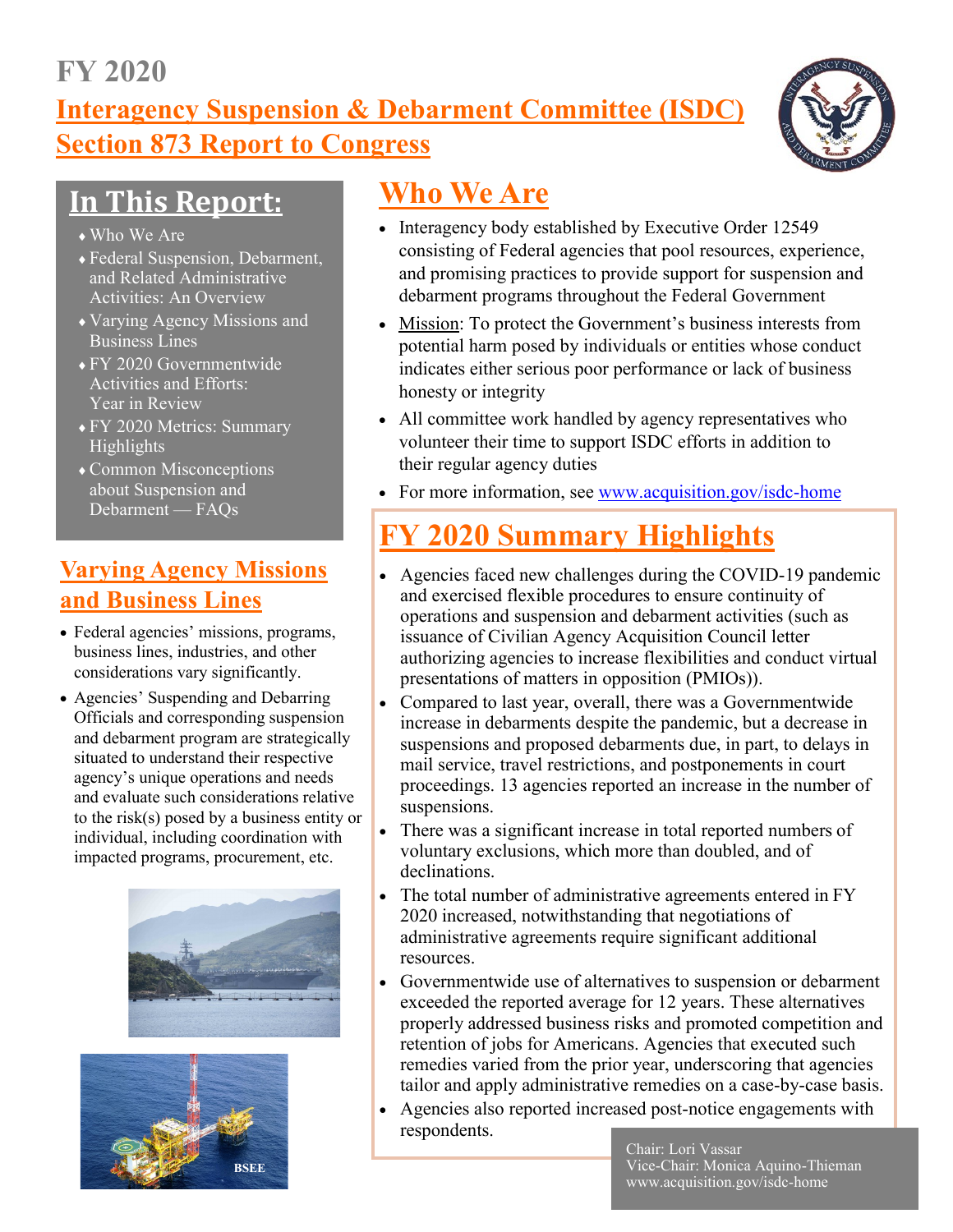





\*Federal agencies have varying missions and business lines. Examples include and are not limited to:

- $\Diamond$  Issuance of Federal guidance and grants to support research and societal navigation of COVID-19 and other diseases, and Federal loans to provide pandemic recovery assistance (*e.g.*, by Department of Health and Human Services— Centers for Disease Control and Prevention, National Institute of Health; Small Business Administration)
- $\Diamond$  Oil and gas leases (Department of Interior)
- $\Diamond$  Contracts to build ships, aircraft, hospitals, and child care centers, and conduct environmental restoration (*e.g.*, Department of Defense branch components and Army Corps of Engineers)
- U.S. Space Program, aeronautics, sustainability of space exploration and planetary sciences (*e.g.*, National Aeronautics and Space Administration and National Science Foundation).

## **Federal Suspension, Debarment, and Related Administrative Activities: An Overview**

Federal suspension and debarment-related administrative actions are remedies designed to protect the Government's business interests from potential harm posed by individuals or entities whose conduct indicates either serious poor performance or a lack of business honesty or integrity. The Government uses suspension and debarment procedures to exercise business judgment in accordance with principles of fairness and due process. These procedures give Federal officials discretion to exclude parties from participation in certain transactions as needed to protect Government operations and financial resources, while affording those parties due process. Unlike some suspension and debarment systems in other countries, these Federal remedies are based upon the interests of protecting the Government and taxpayer funds against prospective business risk, including the mitigation of fraud, waste, and abuse; they are not exercises in punitive action. Under this Federal system, if sufficient corrective actions are taken, then present responsibility may be demonstrated.

Agency Suspending and Debarring Officials (SDOs) consider suspension and debarment actions against both business entities and individuals,<sup>1</sup> and coordinate Governmentwide exclusions with impacted offices, such as procurement and nonprocurement award offices and other agencies. Suspension and Debarment Programs are located within their respective agencies and, as a result, are strategically situated to understand and coordinate actions serving their agencies' unique operations and needs, including consideration of a Federal agency's missions, programs, business lines, industries, and other factors that can vary significantly between agencies and impact the assessment of risk(s) posed by a business entity or individual whose conduct is referred to a suspension and debarment program.**\***

Agencies exclude contractors and participants who engage in serious misconduct and fail to demonstrate an appropriately altered pattern of conduct, effective controls, and corrective actions to protect Federal activities and to ensure present and prospective business honesty, integrity, and performance. The exclusion of individuals, in turn, ensures that the persons in question do

<sup>&</sup>lt;sup>1</sup> Suspension and debarment of individuals may be appropriate whether that misconduct is committed on behalf of a business or for the individual's interest. A significant portion of those who are subject to a debarment action were first convicted, having already been afforded due process through the criminal justice system by the time of administrative action. Individuals are routinely, and appropriately, subject to actions since business entities engage in misconduct through individuals acting on behalf of the business entity.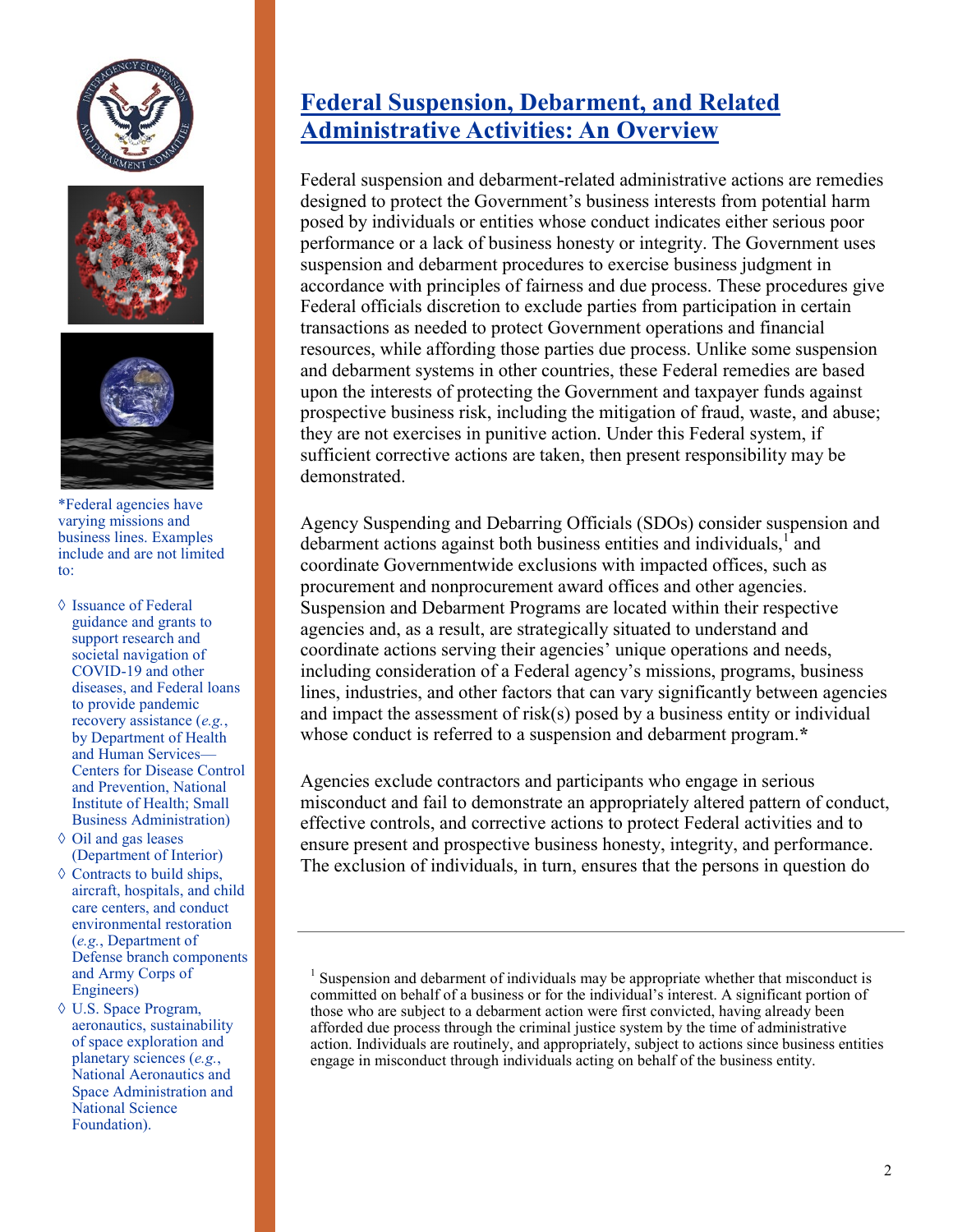The ISDC's past and ongoing efforts focus on refining the suspension and debarment process, promoting Governmentwide awareness, understanding, and effective implementation of the full spectrum of available Federal remedial tools.

Notwithstanding the COVID-19 pandemic and resulting delays in mail service, travel restrictions, and postponements in court proceedings, Federal Suspending and Debarring Offices implemented greater procedural flexibilities to communicate with respondents and to ensure continuity of operations and a more modernized workforce.

not pose a current risk to the Government by temporarily barring the ability to serve as an agent or representative of another entity in Government transactions, and prevents the formation of a new entity to evade award ineligibility. This approach helps to mitigate risks to taxpayer funds or interests in accordance with the purpose of suspension and debarment: to protect the Government; not to punish wrongdoers. The suspension, debarment, and other related administrative remedies equip agencies with an array of tailored tools coordinated Governmentwide by which business entities and individuals may demonstrate that, past problematic conduct notwithstanding, a present risk does not exist, including, but not limited to, alternate resolution via agreement.

### **FY 2020 Governmentwide Activities and Efforts: Year in Review**

During FY 2020, the ISDC continued to focus on four strategic objectives:

- (1) promoting the fundamental fairness of the suspension and debarment process;
- (2) increasing transparency and consistency through training, engagement, and outreach;
- (3) enhancing Federal suspension and debarment practices, and alternatives by identifying and developing resources available to the ISDC community; and
- (4) encouraging the development of more effective compliance and ethics programs by Government contractors and nonprocurement participants to address business risks.

A few examples of ISDC member agencies' collective efforts included:

- identifying and recruiting volunteer instructors to train Federal employees with the Federal Law Enforcement Centers (FLETC) on suspension, debarment, and other related administrative remedies;
- collaborating with the Federal Inspectors General community to provide volunteer speakers and materials for an interagency virtual training on administrative remedies and COVID-19 fraud developments led by the Council of Inspectors General on Integrity and Efficiency (CIGIE);
- continuous updating on relevant legal developments;
- conducting coordination of voluminous multi-agency lead agency coordination requests (LACRs), including efforts to advance the proposal to modernize and streamline the LACR process in collaboration with the Office of Management and Budget through development of an online portal;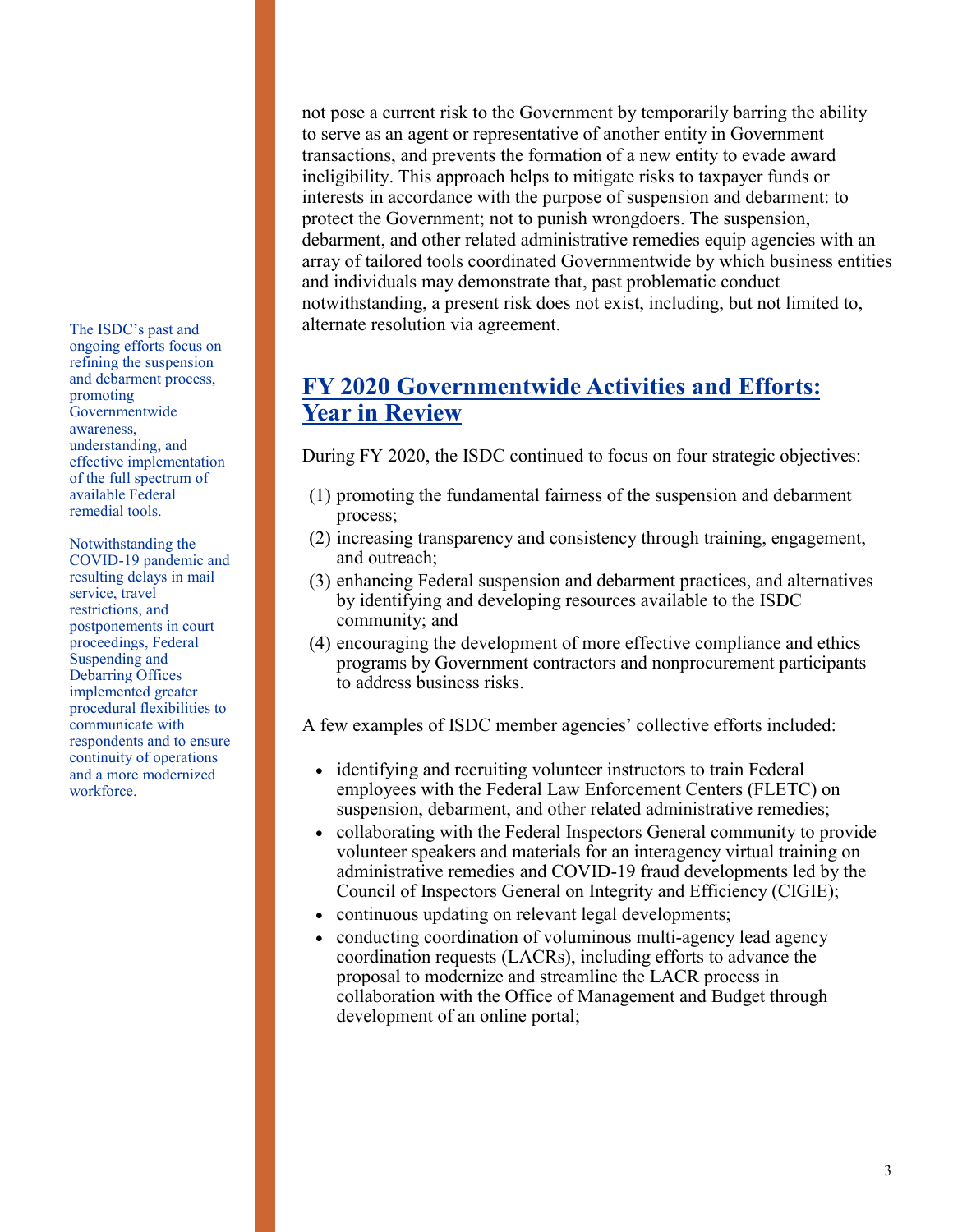- continuing engagement with governmental stakeholders and outreach to non-governmental stakeholders through deliberative bodies by providing speakers for panels hosted by the American Bar Association and others and maintaining the ISDC's public website to promote transparency; and
- adopting and increasing reliance on additional flexibilities permitting electronic notice and virtual meetings with respondents (such as issuance of Civilian Agency Acquisition Council letter authorizing agencies to increase flexibilities and conduct virtual presentations of matters in opposition (PMIOs)).

#### *Improving Consistency Between Procurement and Nonprocurement Suspension and Debarment Procedures*

The ISDC created a subcommittee to provide recommendations and technical assistance to the Federal Acquisition Regulatory Council (FAR Council) drafting team to better align coverage in the Federal Acquisition Regulation (FAR) with the Nonprocurement Common Rule (NCR) in support of a more consistent set of procedures for both procurement and nonprocurement suspensions and debarments. The input, which is part of FAR Case 2019-15, will support the issuance of a proposed rule. The Committee believes the use of more consistent practices between the procurement and nonprocurement communities would generally enhance transparency and increase efficiency. In particular, the majority of Chief Financial Officers Act agencies report reliance on both the FAR and NRC.<sup>2</sup>

 $2$  In addition, for FY 2020, four agencies and five Defense branch components reported operating primarily pursuant to the FAR, while one agency operated exclusively within the NCR. Of the remaining agencies generally utilizing both debarment regulations, two reported exclusive reliance on the procurement debarment regulation, and six reported sole reliance on the nonprocurement regulation for this particular year. Six agencies also reported statutory and regulatory authorities in addition to the FAR and NCR for exclusions. Such data reflects the varying business portfolios of Federal agencies.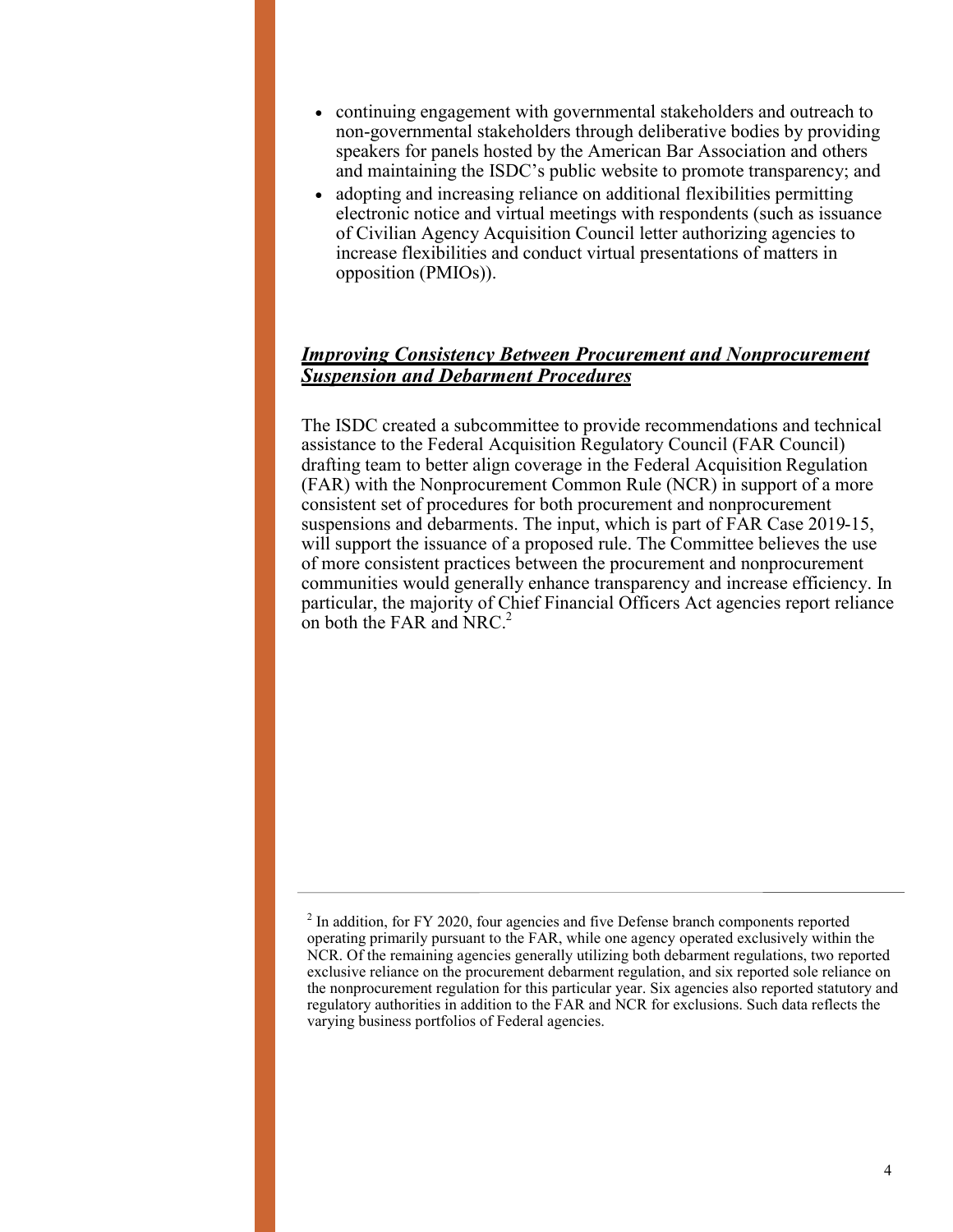### **FY 2020 Metrics: Summary Highlights**

Agencies reported issuing 415 suspensions, 1,317 proposed debarments, and 1,256 debarments Governmentwide in FY 2020, notwithstanding the COVID-19 pandemic and dispersed, remote, or socially distanced workforce. Federal agencies also reported a total receipt of 2,446 referrals and the issuance of 183 declinations Governmentwide. Agencies also reported an approximately 20% increase of total post-notice engagements with respondents from the preceding year. Agencies that executed administrative remedies varied from the prior year. This underscores that agencies tailor and apply administrative remedies on a case-by-case basis. Such increased or fluctuating interactions were further reflected, in part, by the FY 2020 total, which reported 58 administrative agreements entered, 103 pre-notice letters issued, and 21 voluntary exclusions reported. (See Figures 1, 2, and 3. For activities by agency, see Appendices 2 and 3.)





#### **FY 2020 in context:**

- Total reported debarments increased slightly from the prior year, whereas the total number of proposed debarments decreased.
- Reported totals for suspensions in FY 2020 declined almost by half from FY 2019; however, 13 agencies reported increases in their total suspensions from the preceding FY.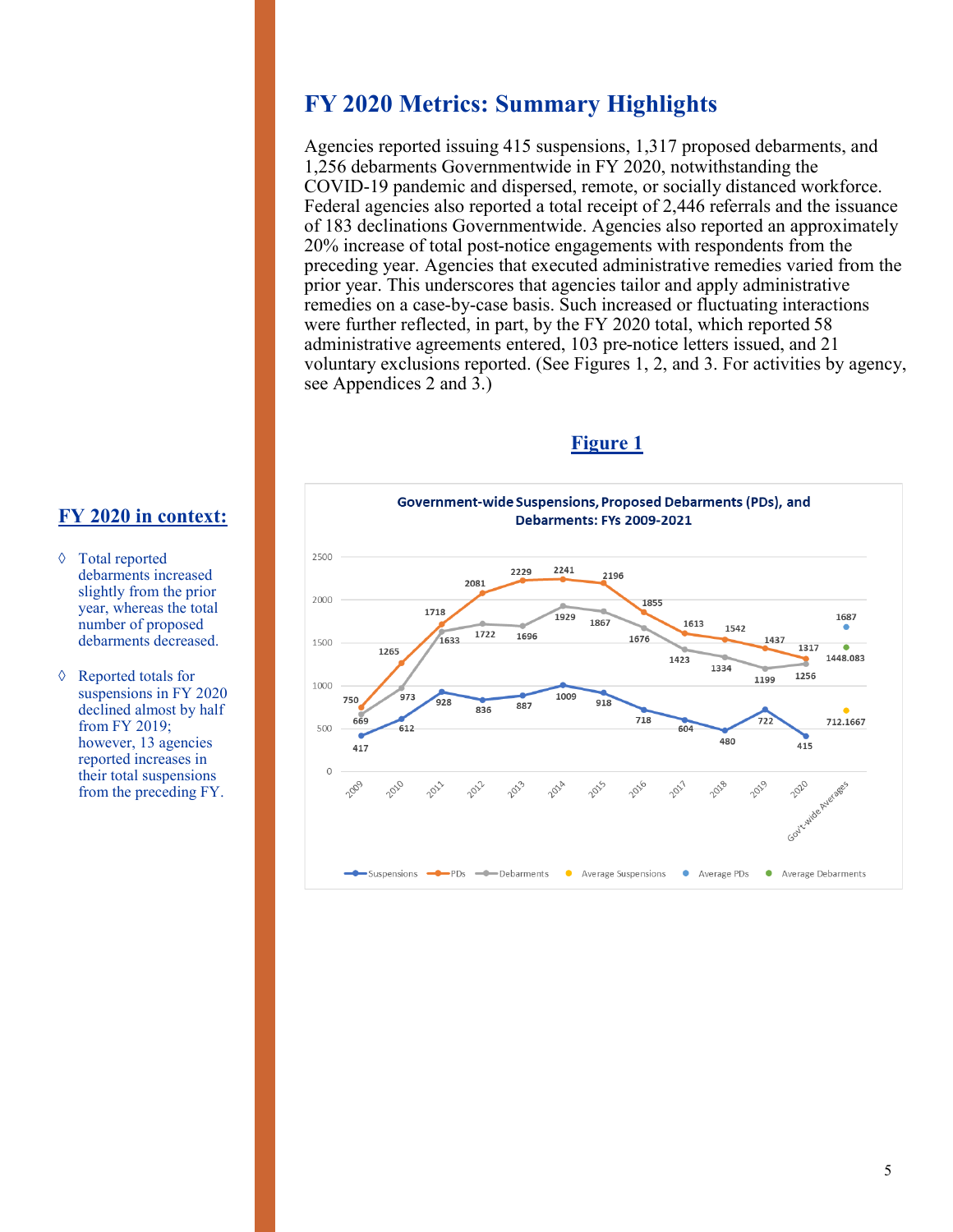#### **Figure 2**



- While the overall number of referrals Governmentwide also decreased from FY 2019, the number of declined referrals almost tripled in FY 2020 and exceeded the average number of declinations reported to date.
- The total number of issued pre-notice letters declined from the prior year and fell below the 12-year reported average; however, executed administrative agreements and voluntary exclusions exceeded their corresponding year-to-date reported averages. The total number of administrative agreements entered in FY 2020 increased and voluntary exclusions more than doubled Governmentwide since FY 2019, notwithstanding that negotiations of such agreements require significant additional resources.
- After more than a decade of ISDC reporting and ongoing efforts to establish, coordinate, and enhance suspension and debarment programs, agencies are more actively engaging a broader range of remedial tools afforded in the Federal system than seen in earlier reported years, when some suspension and debarment programs were either nonexistent or developing.



*\*\*In FY 2011, agencies reported adopting new systems to ensure or streamline tracking of referrals; averages account only for years reported (i.e. exempting FY 2011).*

#### **Figure 3**



*\*\*\*Average number of VEs accounts only for years reported (i.e., exempting FYs 2009-2011)*

The FY 2020 data, similar to other years, shows that agencies' reliance upon suspensions, debarments, and related administrative remedies fluctuated as such actions are considered case-by-case and applied as necessary to protect the Government's business interests. Variation is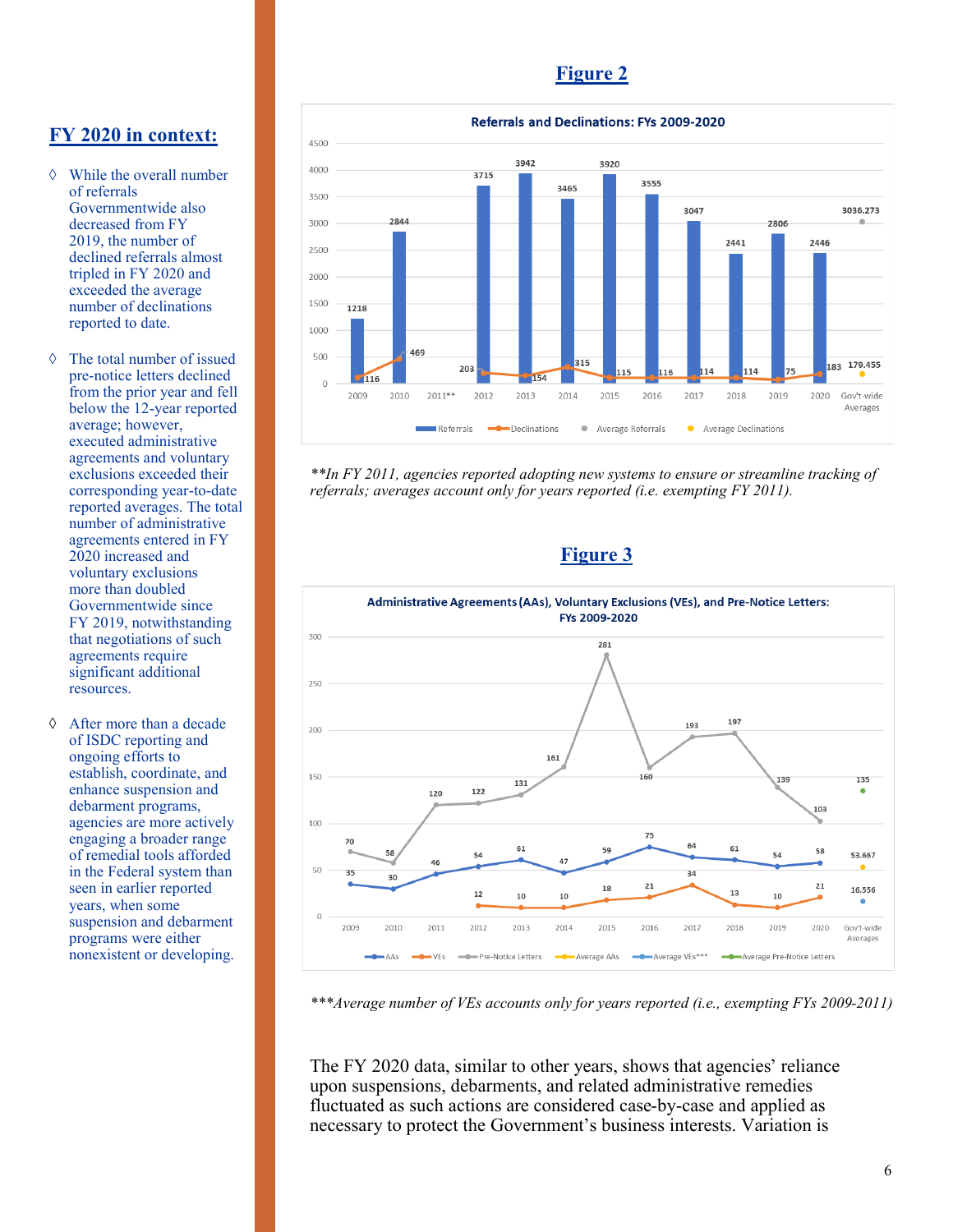attributable to a number of factors. Compared to last year, overall, there was a Governmentwide increase in debarments despite the pandemic, but a decrease in suspensions, proposed debarments, and referrals of new matters due, in part, to delays in mail service, travel restrictions, and postponements in court proceedings. However, 13 agencies reported an increase in the number of suspensions. With the increased use of more pre-notice letters and suspensions issued in FY 2019, agencies subsequently reported greater reliance on alternatives to the suspension and debarment remedies (*e.g.*, post-notice engagements and declinations) in FY 2020. Similarly, a larger and different group of agencies relied on certain alternatives to the suspension and debarment remedies in lieu of immediate and/or continued imposition of an exclusion under both the FAR and NCR during FY 2020.

Alternative remedies (*e.g.*, administrative agreements, voluntary exclusions, and pre-notice letters) require significant additional time and resources. Nonetheless, the Government's use of these remedies exceeded year-to-date reported averages except for pre-notice letters. These alternatives properly address business risks and promoted competition and retention of jobs for Americans. Agencies that executed these alternatives varied from the prior year, demonstrating that agencies consider, tailor, and apply these remedies on a case-by-case basis.

Of those voluntarily reporting, 15 agencies reported that criminal indictments or information constituted a basis for a portion of the FY 2020 suspensions. Of those reporting, 16 agencies similarly reported reliance on criminal convictions for reported debarments in FY 2020. This data reflects that parties are referred for cause consistent with the regulations and are receiving further due process in the judicial system.

*Proactive Engagements by Entities and Individuals***:** Companies and individuals proactively contacted or self-disclosed matters to a greater number of agencies in FY 2020 than the prior year. The ISDC continued to engage in outreach with stakeholders internal and external to the Government. As a result of the ISDC's ongoing efforts, individuals and entities have continued to proactively reach out to SDOs to provide information relating to their present responsibility, particularly, when an entity identified possible misconduct within its operations. Such activity makes possible even earlier consideration of present responsibility factors by agency SDOs and allows both sides to focus on corrective measures taken by an entity or individual to address any misconduct and concerns, along with efforts to improve internal controls, enhance compliance programs, and promote a culture of ethics and accountability. For the agencies that track such information, in FY 2020, 10 member-agencies reported 36 instances of proactive engagement initiated by potential respondents, an increase from FY 2019's 8 reporting agencies. Agencies that reported proactive engagements varied from the prior year. This underscores that companies and individuals are more aware of these administrative remedies and how to proactively address business risks on a case-by-case basis.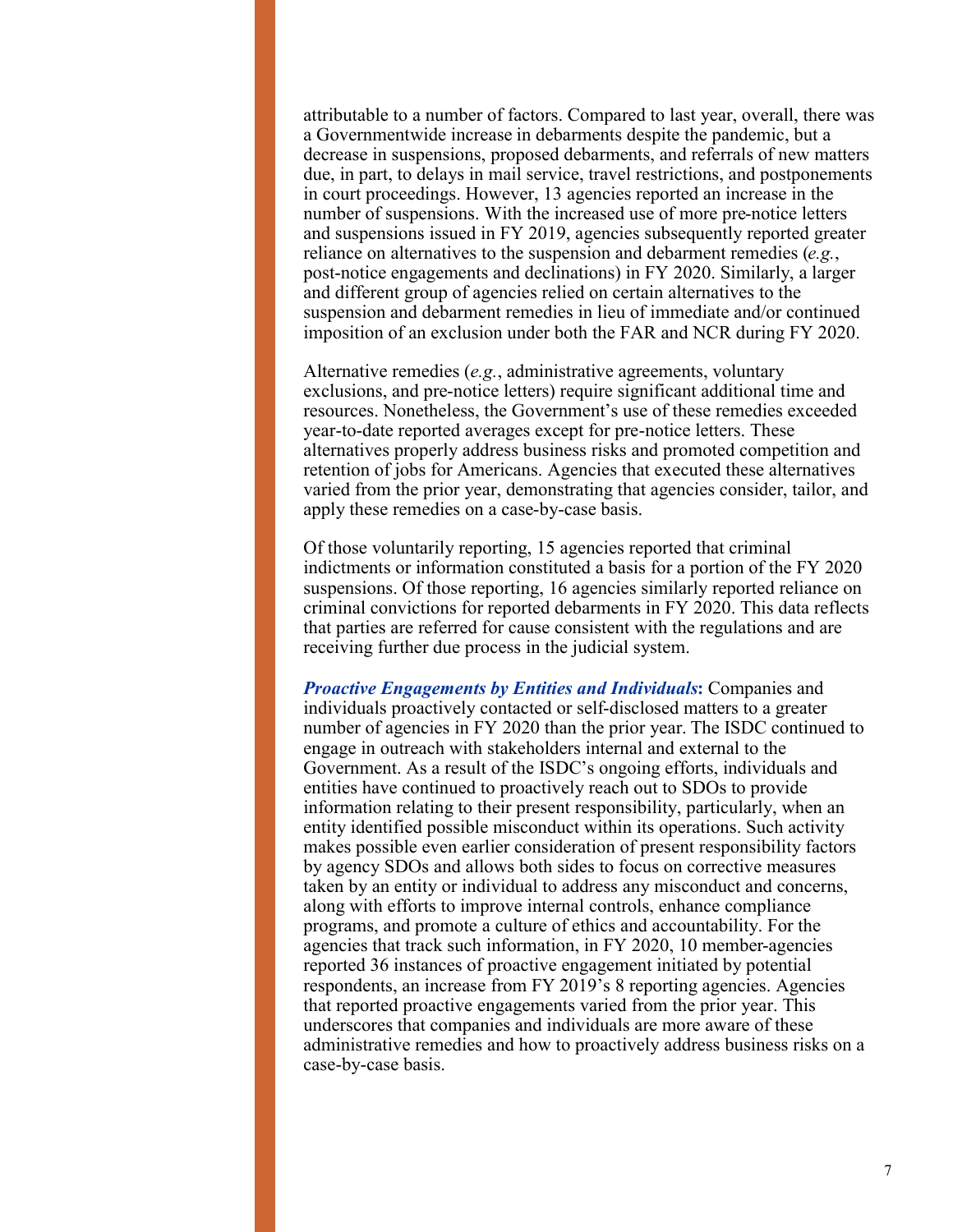*Agency Pre-Notice Letters:* Pre-notice letters, which include SDO show cause letters, requests for information, and similar types of communication, are used to inform an individual or entity that the agency's suspension and debarment program is reviewing matters for potential suspension or debarment action. These notices identify assertion(s) of misconduct or history of poor performance, and give the recipient(s) an opportunity to respond and implement corrective action(s) prior to formal SDO action. Responses to these letters help agencies better assess the risk to the Government's programs and determine what measures are necessary to protect the Government's interest(s) without immediately imposing an exclusion action. In FY 2020, 14 agencies reported issuing 103 pre-notice letters to potential respondents. (See Appendix 3.) Of the agencies reporting use of such notices in FYs 2019 and 2020, four had not in both years, showing an evolving and increasingly diverse implementation of this tool Governmentwide.

*Post-Notice Engagements:* Compared to the prior year and despite any delays or adjustments due to the pandemic, agencies that tracked such information reported an approximately 20% increase in post-notice engagements, which present further opportunities for agencies and respondents to discuss and resolve suspension and debarment concerns. Counted by the number of respondents who submit a challenge to a notice of suspension, a notice of proposed debarment, or a debarment decision, in FY 2020, 18 agencies reported such engagements with 571 respondents. This number represents an increase from the total 480 respondents who similarly engaged agencies in the preceding reported year and signifies greater communication and outreach between SDOs and respondents.

*Administrative Agreements***:** Administrative agreements are increasingly used as an alternative to suspension and debarment and typically mandate the implementation of several provisions to improve the ethical culture and corporate governance processes of a respondent, often with the use of independent third-party monitors. The terms of administrative agreements are tailored to the nature of the issues giving rise to an agency's suspension or debarment action or concerns. With the appropriate provisions, agreements may be entered into with individuals or entities where such resolution is in the best business interest of the Government.

Administrative agreements may also arise at different points in the process, whether as the result of proactive, pre-notice engagements or in resolution of and following the issuance of an exclusion notice. Therefore, the viability of an administrative agreement as the appropriate outcome of a matter will always be a case-specific determination depending on the circumstances of the action. The terms of an administrative agreement for an individual or a small business entity may differ from those appropriate for a large business entity one size does not necessarily fit all. This tool can be effective in situations where award eligibility would further the Government's interests, such as increasing competition for procurement opportunities. Administrative agreements provide that certain verifiable actions are taken in a prescribed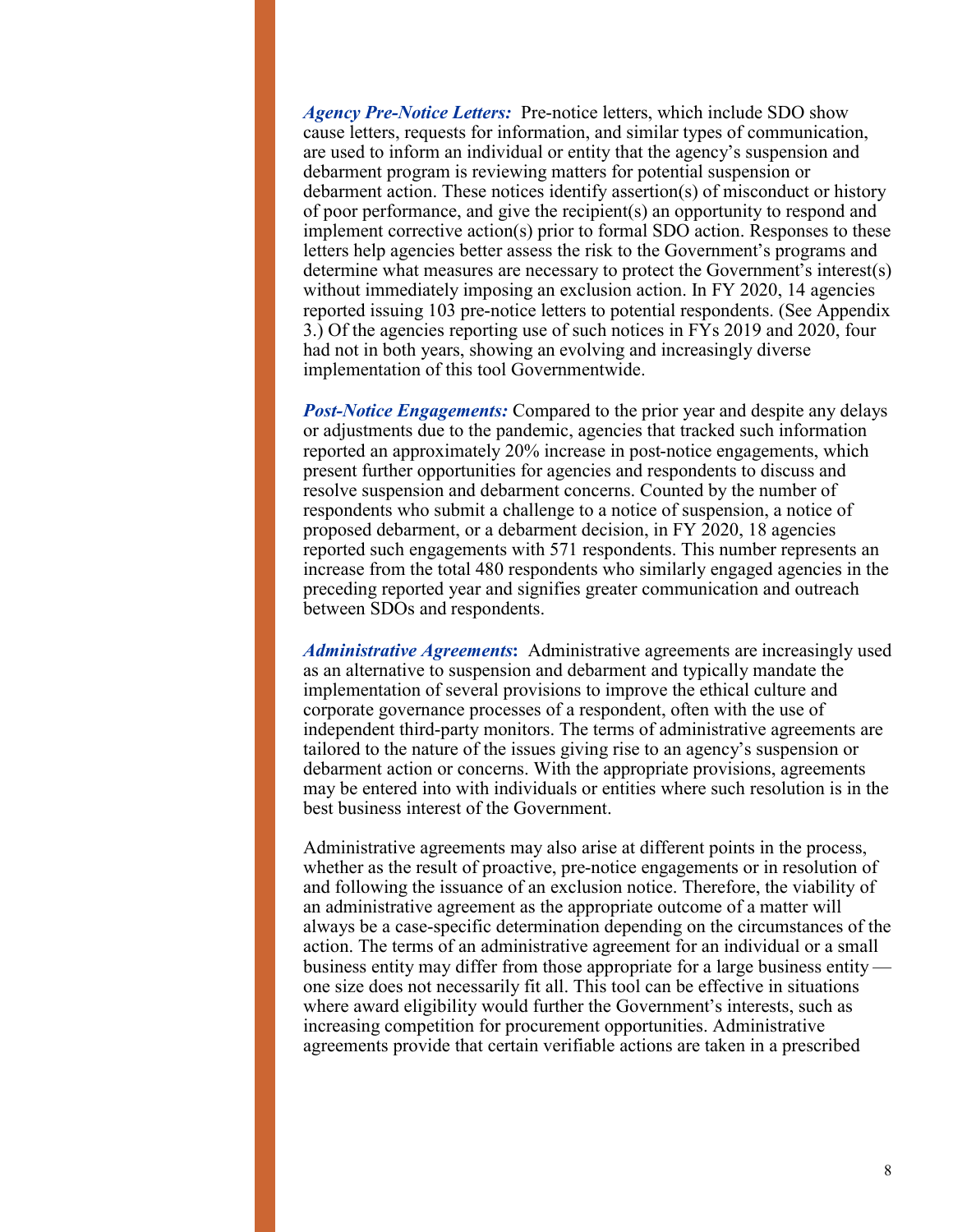timeframe to mitigate business risks, such as the implementation of enhanced internal corporate governance practices and procedures and/or the use of independent third-party monitors. Where appropriate as a resolution of Government exclusion concerns, an administrative agreement can provide an outcome beneficial to all parties while ensuring protection for the Government.

In FY 2020, 13 agencies reported entering into 58 administrative agreements. (See Appendix 3.) Comparing FYs 2019 and 2020, seven of the agencies reporting administrative agreements did not enter into agreements in both years; four agencies reported entering into administrative agreements only in FY 2020. The ebb and flow in agencies' exercise of this remedy is a function of its tailored application, the terms of which reflect and address the Government's concerns and interests as well as those of the countersigning respondent(s). In addition, based on voluntary input of the agencies with administrative agreements executed in FY 2020, eight agencies reported entering into administrative agreements with individuals to resolve suspension or debarment concerns. Of those agencies that entered into administrative agreements with individuals in FY 2020, three agencies reported that the administrative agreements were based on procurement matters, while three agencies reported actions were based on nonprocurement matters.

*Voluntary Exclusions:*Like administrative agreements, voluntary exclusions provide protections for agencies and equip them with additional flexibilities and alternative means to resolve suspension or debarment concerns. In FY 2020, the number of voluntary exclusions reported doubled the preceding year's total with 8 agencies reporting the use of voluntary exclusions to resolve suspension or debarment concerns involving 21 parties. In addition, the overall number of agencies applying this remedy also increased from FY 2019 to FY 2020 by three, showing further yearly variation: six of the agencies reporting voluntary exclusions for FY 2020 had not done so in the prior year; three agencies reported agreements in FY 2019 alone; and two agencies entered into voluntary exclusion agreements in both years. The variations in agency exercise of this remedy again reflect its tailored application such that the terms of such exclusions address the concerns and interests of the Government as well as the representations and interests of the countersigning respondents.

Additional data regarding the FY 2020 actions are available in the enclosed appendices. The ISDC looks forward to its continued work with agencies to better protect taxpayer programs and operations from fraud, waste, and abuse through effective Governmentwide suspension and debarment programs.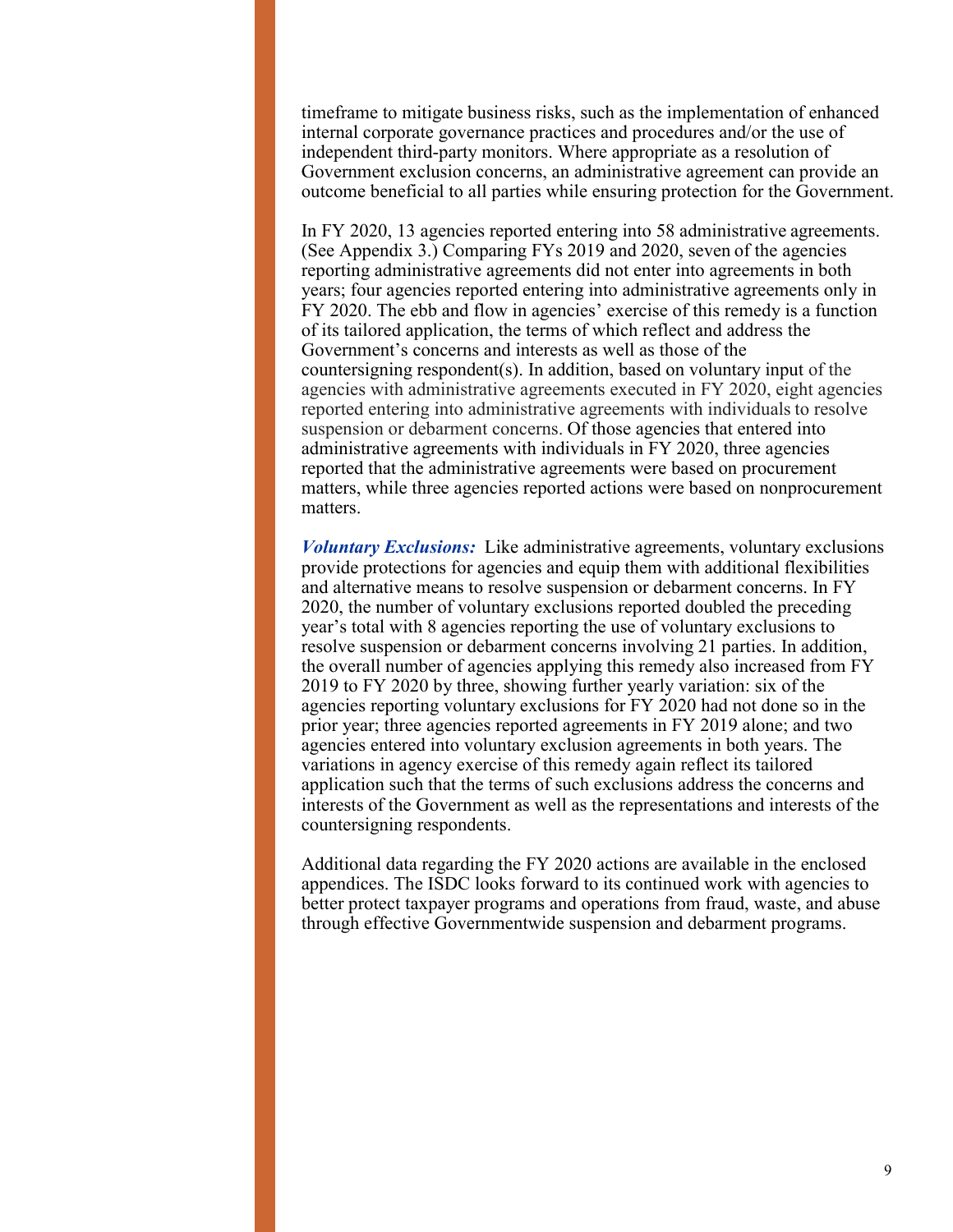#### **Appendix 1 Glossary and Counting Conventions**

For consistency and clarity, the ISDC used the following in preparing the Appendices to this report.

#### Glossary

*"Administrative Agreement"* - also known as an administrative compliance agreement, refers to a document that resolves an exclusion or potential exclusion matter. The election to enter into an administrative agreement is solely within the discretion of the SDO and is used only if the administrative agreement appropriately furthers the Government's interest. Agreements may be entered into with any respondent, whether an individual person or organization when it is appropriate to do so. While administrative agreements vary according to the SDO's concerns regarding each respondent, these agreements typically mandate the implementation of several provisions to improve the ethical culture and corporate governance processes of a respondent in a suspension or debarment-related proceeding. Agreements may also call for the use of independent third-party monitors or the removal of individuals associated with a violation from positions of responsibility within a company. Administrative agreements are made publicly available online in the Federal Awardee Performance and Integrity Information System (FAPIIS).

*"Declination"* - an SDO's determination after receiving a referral that issuing a suspension or debarment notice is not necessary to protect the Government's interests. Placing a referral on hold in anticipation of additional evidence for future action is not a declination*.*

*"Referral"* - a written request prepared in accordance with agency procedures and guidelines, supported by documentary evidence, presented to the SDO for issuance of a notice of suspension or notice of proposed debarment as appropriate under FAR Subpart 9.4 and 2 C.F.R. Part 180.

Note: This definition is designed to eliminate potential variations due to differences in agency tracking practices and organizational structures. For example, agency debarment programs organized as coordination of fraud remedies divisions (responsible for the coordination of the full spectrum of fraud remedies: criminal, civil, contractual and administrative) may not have a common starting point for tracking case referrals as agency programs exclusively performing suspension and debarment functions.

*"Agency Pre-Notice Letters"*- includes show cause letters, requests for information, and similar types of letters used to inform the recipient that the agency debarment program is reviewing matters for potential SDO action, identify the alleged misconduct, and give the recipient an opportunity to respond prior to formal SDO action. This is a discretionary tool employed when appropriate to the circumstances of the matter under consideration.

*"Post-Notice Engagements"* - the contested suspension or debarment actions, counted and reported herein by the number of respondents.

*"Voluntary Exclusion"* - a term used under 2 C.F.R. Part 180 referring to the authority of an agency to enter into a voluntary exclusion with a respondent in lieu of suspension or debarment. A voluntary exclusion, like a debarment, carries the same Governmentwide reciprocal effect and, generally, bars the respondent from participating in procurement and nonprocurement transactions with the Government. Agencies must enter all voluntary exclusions in the General Services Administration's System for Award Management (SAM).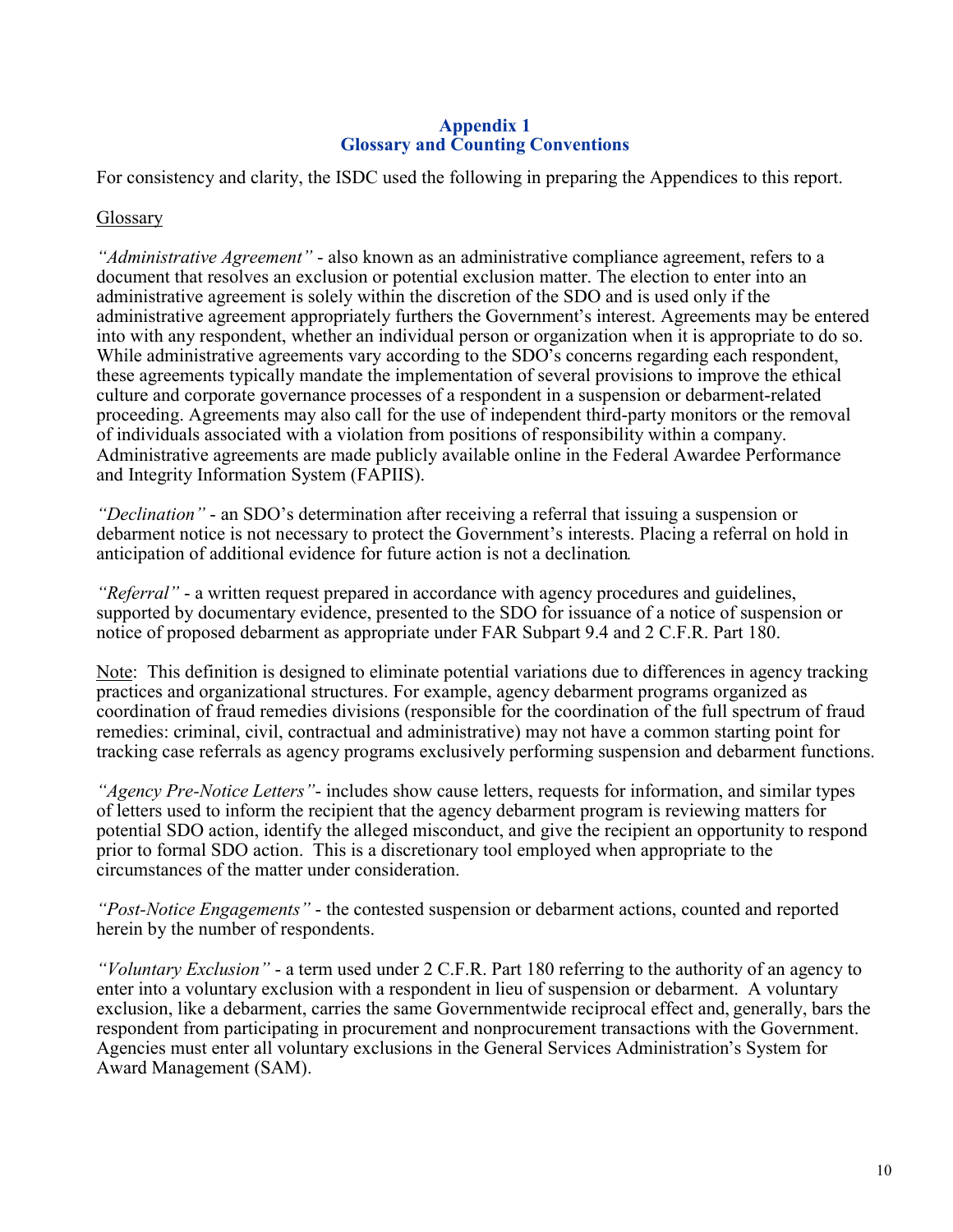#### **Appendix 1 Glossary and Counting Conventions (continued)**

#### Counting Conventions

Consistent with previous years' Section 873 reports, the number of suspensions, proposed debarments, and debarment actions are broken out as separate exclusion actions even if they relate to the same respondents. With each of these exclusion actions, both FAR Subpart 9.4 and 2 C.F.R. Part 180 require an analysis performed by program personnel involving separate procedural and evidentiary considerations. Furthermore, a suspension may resolve without proceeding to a notice of proposed debarment, a notice of proposed debarment may commence without a prior suspension action, and a proposed debarment may resolve without an agency SDO imposing a debarment. Moreover, separate "referrals" are typically generated for suspensions and proposed debarments. Finally, suspension and debarment actions trigger separate notice and other due process requirements by the agency.

Agencies were instructed to count referrals or actions regarding individuals as one action per individual regardless of the number of associated pseudonyms and AKAs ("also known as") associated with the individual. Businesses operating under different names or that have multiple DBAs ("doing business as") are counted separately as separate business entities or units for counting suspensions and debarments.

The data in the appendices focus on the suspension and debarment activities of the 24 agencies and departments subject to the CFO Act. These are the agencies and departments with the highest activity levels in procurement and nonprocurement awards.

The report addresses the discretionary suspension and debarment actions taken under the Governmentwide regulations at FAR Subpart 9.4 and 2 C.F.R. Part 180. The Report does not track statutory or other nondiscretionary debarments outside of the scope of these regulations.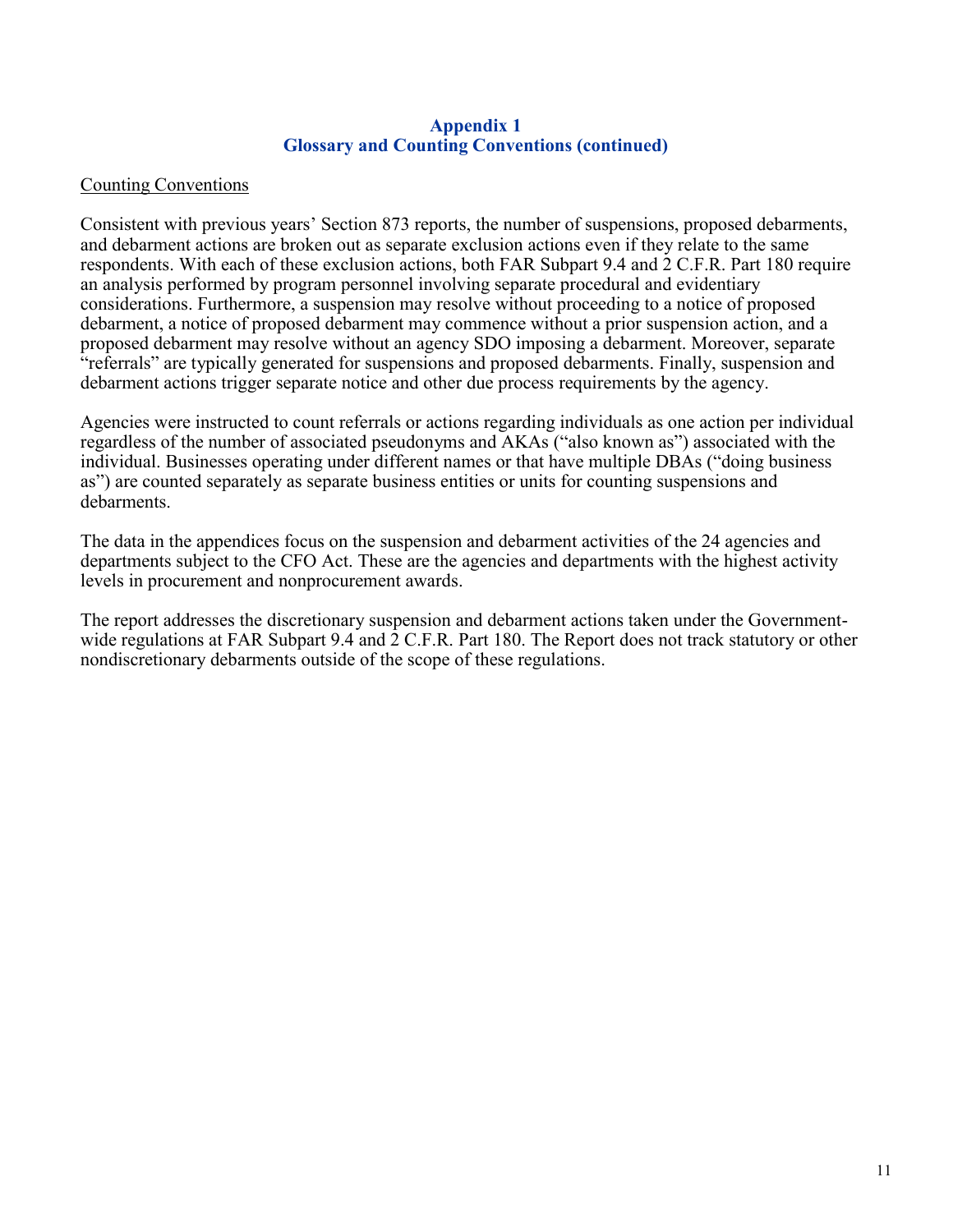#### **Appendix 2 Suspension and Debarment Actions in FY 2020**

| <b>Agency/Department</b>                      | <b>Suspensions</b> | <b>Proposed</b><br><b>Debarments</b> | <b>Debarments</b> |
|-----------------------------------------------|--------------------|--------------------------------------|-------------------|
| Agency for International Development          | $\overline{0}$     | 17                                   | $\overline{2}$    |
| Department of Agriculture                     | $\overline{27}$    | 49                                   | 39                |
| Department of Commerce                        | $\mathbf{1}$       | $\overline{13}$                      | $\overline{11}$   |
| Department of Defense                         |                    |                                      |                   |
| <b>U.S. Air Force</b>                         | $\overline{34}$    | $\overline{57}$                      | $\overline{55}$   |
| U.S. Army                                     | $\overline{15}$    | 139                                  | 109               |
| Fourth Estate*                                | $\overline{30}$    | 184                                  | 178               |
| U.S. Navy                                     | $\overline{58}$    | 167                                  | 142               |
| Department of Education                       | $\overline{7}$     | $\overline{21}$                      | 14                |
| Department of Energy                          | $\overline{8}$     | $\overline{3}$                       | $\overline{3}$    |
| Department of Health and Human Services       | $\overline{2}$     | $\overline{16}$                      | $\overline{15}$   |
| Department of Homeland Security               | $\overline{2}$     | 231                                  | 215               |
| Department of Housing and Urban Development   | $\overline{23}$    | $\overline{41}$                      | $\overline{33}$   |
| Department of the Interior                    | $\overline{3}$     | $\overline{9}$                       | 17                |
| Department of Justice                         | $\overline{3}$     | $\overline{9}$                       | $\overline{8}$    |
| Department of Labor                           | $\overline{9}$     | 64                                   | 92                |
| Department of State                           | $\overline{15}$    | $\overline{35}$                      | 39                |
| Department of Transportation                  | $\overline{26}$    | $\overline{26}$                      | $\overline{18}$   |
| Department of the Treasury                    | $\overline{8}$     | $\overline{0}$                       | $\overline{0}$    |
| Department of Veterans Affairs                | $\overline{21}$    | $\overline{33}$                      | $\overline{52}$   |
| <b>Environmental Protection Agency</b>        | $\overline{66}$    | 88                                   | 98                |
| <b>Export-Import Bank</b>                     | $\overline{2}$     | $\overline{4}$                       | $\overline{2}$    |
| <b>General Services Administration</b>        | $\overline{15}$    | $\overline{28}$                      | $\overline{60}$   |
| National Aeronautics and Space Administration | 7                  | 6                                    | 5                 |
| National Nuclear Security Administration      | $\boldsymbol{0}$   | $\overline{46}$                      | $\overline{6}$    |
| <b>National Science Foundation</b>            | $\overline{2}$     | $\overline{5}$                       | $\overline{10}$   |
| <b>Nuclear Regulatory Commission</b>          | $\overline{0}$     | $\boldsymbol{0}$                     | $\overline{0}$    |
| <b>Office of Personnel Management</b>         | $\overline{3}$     | $\boldsymbol{0}$                     | $\overline{4}$    |
| <b>Small Business Administration</b>          | 28                 | $\overline{26}$                      | 29                |
| Social Security Administration                | $\overline{0}$     | $\overline{0}$                       | $\overline{0}$    |
| <b>Total Actions</b>                          | 415                | 1317                                 | 1256              |

*\*The Department of Defense Fourth Estate includes other Defense subcomponents, including, but not limited to, Defense Logistics Agency, Defense Health Agency, and Defense Advanced Research Projects Agency.*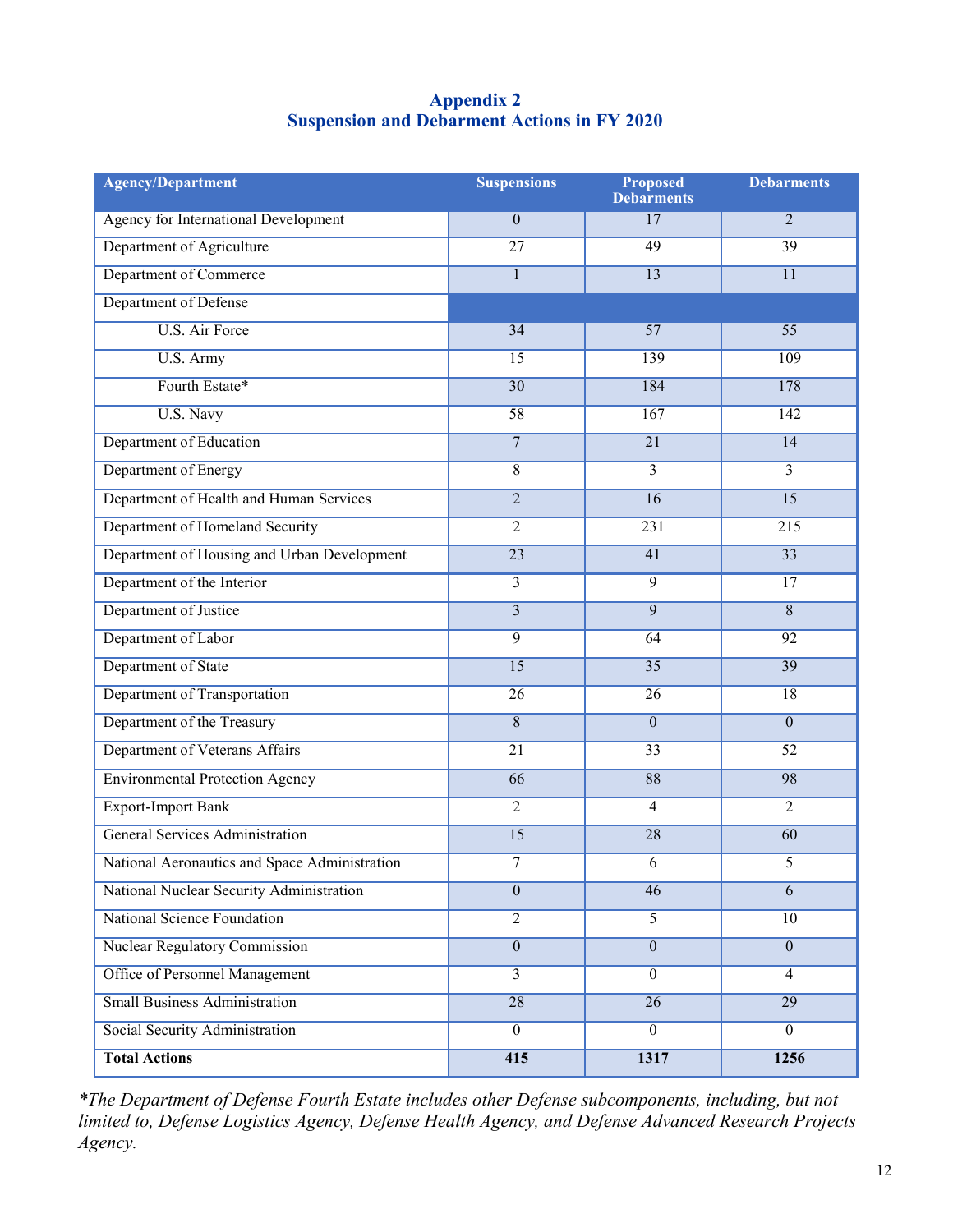#### **Appendix 3 Other Actions Related to Suspension and Debarment in FY 2020**

| <b>Agency/Department</b>                           | <b>Show</b><br>Cause/Pre-<br><b>Notice</b><br><b>Letters</b> | <b>Referrals</b> | <b>Declinations</b> | <b>Administrative</b><br><b>Agreements</b> | <b>Voluntary</b><br><b>Exclusions</b> |
|----------------------------------------------------|--------------------------------------------------------------|------------------|---------------------|--------------------------------------------|---------------------------------------|
| Agency for International<br>Development            | 3                                                            | 17               | $\mathbf{0}$        | 1                                          | $\overline{0}$                        |
| Department of Agriculture                          | $\theta$                                                     | 99               | 83                  | 1                                          | $\overline{0}$                        |
| Department of Commerce                             | 6                                                            | 42               | $\overline{5}$      | 6                                          | 6                                     |
| Department of Defense                              |                                                              |                  |                     |                                            |                                       |
| <b>U.S. Air Force</b>                              | $\overline{4}$                                               | 91               | $\mathbf{0}$        | 3                                          | $\overline{2}$                        |
| U.S. Army                                          | $\overline{c}$                                               | 268              | 5                   | 4                                          | $\boldsymbol{0}$                      |
| Fourth Estate*                                     | $\mathbf{1}$                                                 | $\overline{213}$ | $\mathbf{0}$        | 6                                          | $\overline{0}$                        |
| U.S. Navy                                          | $\overline{28}$                                              | 511              | $\boldsymbol{0}$    | $\overline{c}$                             | $\overline{0}$                        |
| Department of Education                            | $\boldsymbol{0}$                                             | 42               | $\overline{0}$      | $\boldsymbol{0}$                           | $\overline{0}$                        |
| Department of Energy                               | $\mathbf{1}$                                                 | $\overline{3}$   | $\mathbf{0}$        | $\overline{0}$                             | $\boldsymbol{0}$                      |
| Department of Health and Human<br>Services         | $\overline{2}$                                               | $\overline{21}$  | $\mathbf{0}$        | $\boldsymbol{0}$                           | 5                                     |
| Department of Homeland Security                    | $\overline{12}$                                              | 233              | $\boldsymbol{0}$    | $\overline{c}$                             | 1                                     |
| Department of Housing and Urban<br>Development     | $\boldsymbol{0}$                                             | 175              | $\overline{27}$     | $\overline{\mathbf{4}}$                    | $\overline{0}$                        |
| Department of the Interior                         | $\boldsymbol{0}$                                             | $\overline{14}$  | $\mathbf{0}$        | $\overline{0}$                             | $\overline{0}$                        |
| Department of Justice                              | $\overline{0}$                                               | 6                | $\overline{0}$      | $\overline{2}$                             | $\overline{0}$                        |
| Department of Labor                                | $\boldsymbol{0}$                                             | 73               | $\boldsymbol{0}$    | 5                                          | $\overline{0}$                        |
| Department of State                                | $\mathbf{1}$                                                 | $\overline{50}$  | $\overline{0}$      | $\boldsymbol{0}$                           | $\overline{0}$                        |
| Department of Transportation                       | 6                                                            | $\overline{31}$  | 1                   | 8                                          | $\overline{2}$                        |
| Department of the Treasury                         | $\boldsymbol{0}$                                             | $\overline{2}$   | $\overline{0}$      | $\boldsymbol{0}$                           | $\overline{0}$                        |
| Department of Veterans Affairs                     | $\mathbf{1}$                                                 | $\overline{71}$  | $\theta$            | $\boldsymbol{0}$                           | $\boldsymbol{0}$                      |
| <b>Environmental Protection Agency</b>             | $\overline{16}$                                              | 263              | $\overline{58}$     | $\overline{5}$                             | $\mathbf{1}$                          |
| <b>Export-Import Bank</b>                          | $\overline{0}$                                               | 10               | $\boldsymbol{0}$    | $\boldsymbol{0}$                           | $\boldsymbol{0}$                      |
| <b>General Services Administration</b>             | $\overline{7}$                                               | 136              | $\theta$            | 5                                          | $\overline{0}$                        |
| National Aeronautics and Space<br>Administration   | 5                                                            | 13               | $\boldsymbol{0}$    | 3                                          | 2                                     |
| <b>National Nuclear Security</b><br>Administration | $\overline{0}$                                               | $\overline{4}$   | $\overline{0}$      | $\boldsymbol{0}$                           | $\overline{0}$                        |
| <b>National Science Foundation</b>                 | $\theta$                                                     | 14               | $\overline{4}$      | $\overline{0}$                             | $\overline{2}$                        |
| <b>Nuclear Regulatory Commission</b>               | $\boldsymbol{0}$                                             | $\overline{0}$   | $\overline{0}$      | $\boldsymbol{0}$                           | $\overline{0}$                        |
| Office of Personnel Management                     | $\boldsymbol{0}$                                             | $\mathbf{0}$     | $\boldsymbol{0}$    | $\mathbf{0}$                               | $\overline{0}$                        |
| <b>Small Business Administration</b>               | $\overline{3}$                                               | 44               | $\overline{0}$      | $\mathbf{1}$                               | $\overline{0}$                        |
| Social Security Administration                     | 5                                                            | $\overline{0}$   | $\mathbf{0}$        | $\mathbf{0}$                               | $\overline{0}$                        |
| <b>Total Actions</b>                               | 103                                                          | 2446             | 183                 | 58                                         | $\overline{21}$                       |

*\*The Department of Defense Fourth Estate includes other Defense subcomponents, including, but not limited to, Defense Logistics Agency, Defense Health Agency, and Defense Advanced Research Projects Agency.*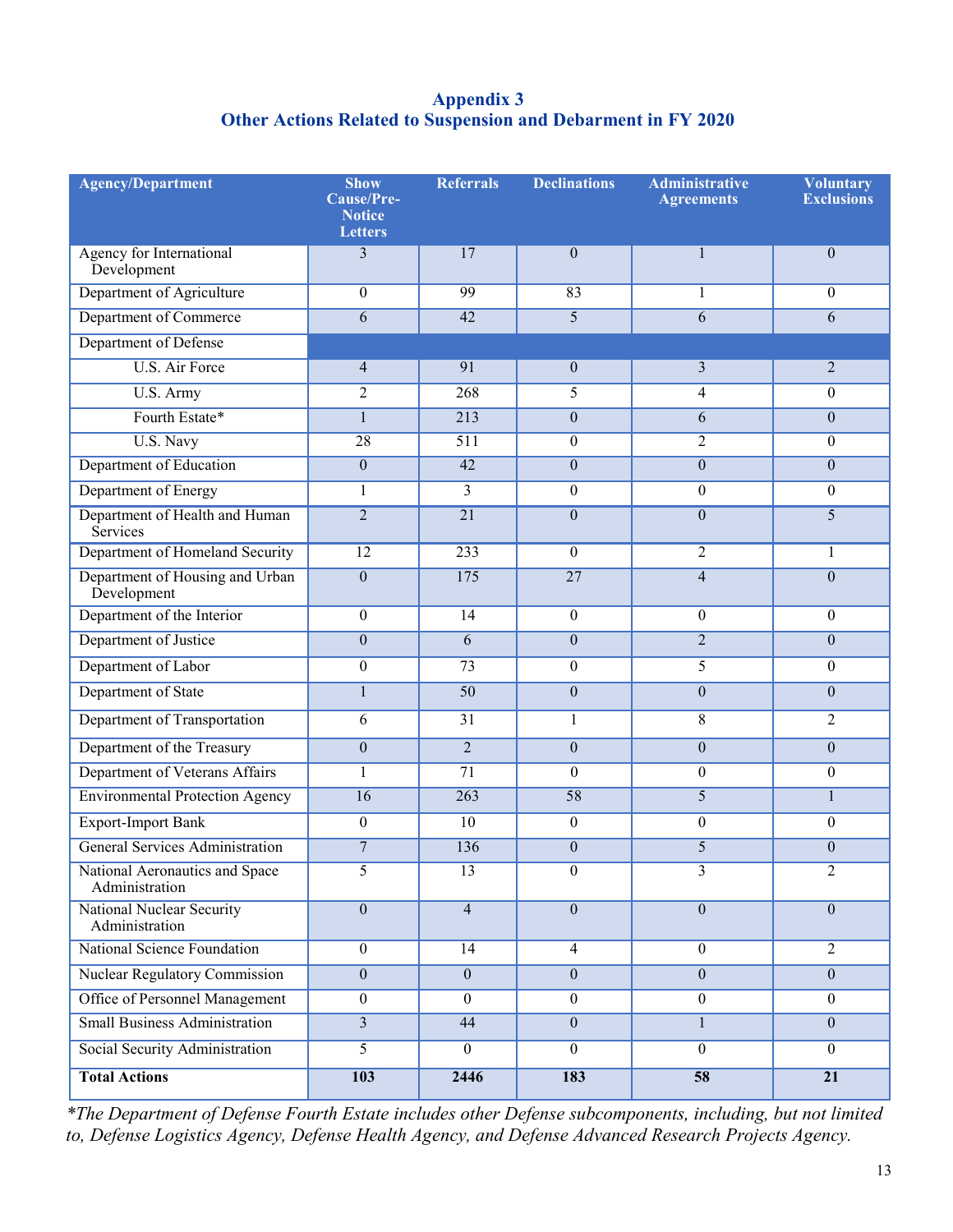## **Common Misconceptions about Suspension and Debarment — Frequently Asked Questions**



- **Question:** Can the suspension and debarment remedy be used for punishment or penalties, or as an enforcement tool?
- **Answer:** No. The suspension and debarment remedies are used prospectively to protect the Government's interests and assess business risk.
- **Question:** Can the Interagency Suspension and Debarment Committee (ISDC) promulgate regulations and rules for suspension and debarment?
- **Answer:** No. The ISDC provides recommendations and technical guidance to the Federal Acquisition Regulatory Council and the Office of Management and Budget, which, in turn, consider and are responsible for the issuance of Governmentwide procurement and nonprocurement suspension and debarment regulations and rules, respectively. Agencies adopt and promulgate rules accordingly.
- **Question:** Do Suspending and Debarring Officials (SDOs) independently initiate suspension and debarment actions?
- **Answer:** No. SDOs do not conduct audits and investigations. In practice, SDOs generally rely on referrals from award officials, law enforcement officials, and others to establish administrative records and determine whether administrative actions should be recommended.
- **Question:** Do Federal SDOs set goals for the use of suspension and debarment based on the prior year's totals or another benchmark?
- **Answer:** No. There are no targets, quotas, or numeric goals for the use of suspension and debarment. SDOs consider and tailor administrative actions as appropriate to the circumstances of and corrective actions taken by parties before them. Government protection and mitigation of business risks to the Government are the ultimate goals.
- **Question:** Are Federal suspension and debarment actions deliberately targeted at individuals more than entities, or vice versa?
- **Answer:** No. SDOs consider administrative actions for matters referred to them on a case-by-case basis, tailoring actions to any misconduct or reformed conduct instead of by categories (such as whether the subject of review is an individual or entity). Suspension and debarment of individuals may be appropriate whether that misconduct is committed on behalf of a business or for the individual's interest. A significant portion of those who are subject to a debarment action generally are convicted of crimes. Individuals are routinely, and appropriately, subject to actions because the only way a business entity engages in misconduct is through the individuals who act on the business's behalf.

**Question:** Does being referred for SDO review automatically result in an exclusion action?

- **Answer:** No. The Federal suspension and debarment system provides for case-by-case reviews, an opportunity to contest and be heard, and findings or determinations prior to SDO administrative action. SDOs take actions ranging from declinations to exclusions as appropriate to protect the public interest. The use of remedies in lieu of suspension and debarment is a reflection that respondents provided information on their present responsibility and corrective actions to address risks.
- **Question:** Are agencies prohibited from initiating suspension or debarment actions without criminal indictments or convictions?
- **Answer:** No. Fact-based cases may be initiated based on adequate evidence when immediate action is necessary to protect the Government's interest for a suspension, or a preponderance of evidence for a debarment.

**Questions:** Do SDOs conduct or have access into ongoing law enforcement investigations?

**Answer:** No. Law enforcement investigations are separate and distinct functions from the responsibilities of SDOs. Not all investigations result in a finding of wrongdoing. SDOs rely on investigators to make referrals and provide appropriate records for suspension or debarment when there is cause for action.

Chair: Lori Vassar Vice-Chair: Monica Aquino-Thieman www.acquisition.gov/isdc-home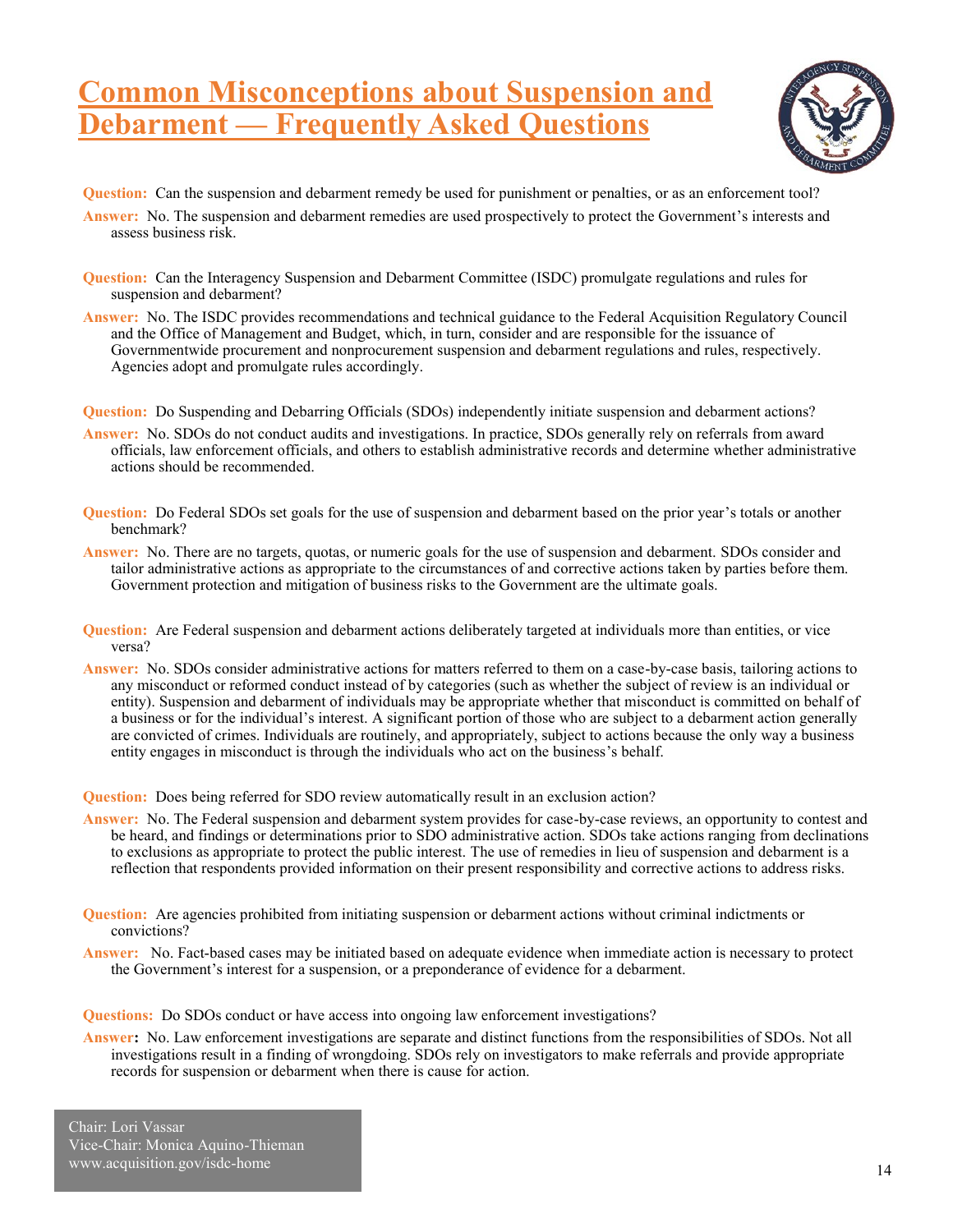

March 22, 2022

The Honorable Gary C. Peters Chairman Committee on Homeland Security and Governmental Affairs United States Senate Washington, DC 20510

Dear Mr. Chairman:

The Interagency Suspension and Debarment Committee (ISDC) is required to report to Congress annually on the status of the Federal suspension and debarment system, pursuant to Section 873 of Public Law [1](#page-14-0)10-417.<sup>1</sup> As required by Section 873, this report describes Governmentwide progress in improving the suspension and debarment process and provides a summary of each member agency's suspension and debarment-related activities for Fiscal Year  $(FY)$  2020.<sup>2</sup>

Suspension and debarment-related actions are remedies designed to protect the Government's business interests from potential harm posed by individuals or entities whose conduct indicates either serious poor performance or a lack of business honesty or integrity. Agencies' Suspending and Debarring Officials (SDOs) consider suspension and debarment actions against both business entities and individuals. Agencies' SDOs ensure present responsibility by excluding persons who engage in serious misconduct and fail to demonstrate an appropriate approach and commitment to business honesty, integrity, and performance. This process helps to reduce business risks to taxpayer funds or interests. SDOs are also vested with an array of tools, such as alternate resolution through an administrative agreement, by which business entities and individuals may demonstrate that, past problematic conduct notwithstanding, a present risk does not exist.

<span id="page-14-0"></span><sup>&</sup>lt;sup>1</sup> The ISDC is an unfunded interagency body created by Executive Order 12549, consisting chiefly of representatives from Executive-branch organizations that work together to provide support for suspension and debarment programs throughout the Government. The 24 agencies covered by the Chief Financial Officers Act (CFO Act), as amended, are standing members of the ISDC. Additional independent Federal agencies and corporations participate in the ISDC. Together, ISDC member agencies are responsible for nearly all Federal procurement and discretionary assistance, loan, and benefit (nonprocurement) transactions.

<span id="page-14-1"></span><sup>&</sup>lt;sup>2</sup> The ISDC is responsible for the discretionary procurement and nonprocurement suspension and debarment system governed, respectively, by the Federal Acquisition Regulation (FAR) at 48 C.F.R. Subpart 9.4 and the Nonprocurement Common Rule (NCR) at 2 C.F.R. Part 180. Accordingly, the data collected for this report reflect activity levels related only to use of the discretionary Governmentwide suspension and debarment remedy. However, the System for Award Management (SAM) includes additional types of exclusions distinct in scope and/or extent of application. In addition to those business risk-focused exclusions with Governmentwide reciprocal effect imposed under the FAR and NCR, there are narrower prohibitions and restrictions, such as those mandated by, or as an automatic collateral consequence of, violations of various statutes and/or regulatory compliance regimes, and agency-specific prohibitions and restrictions.